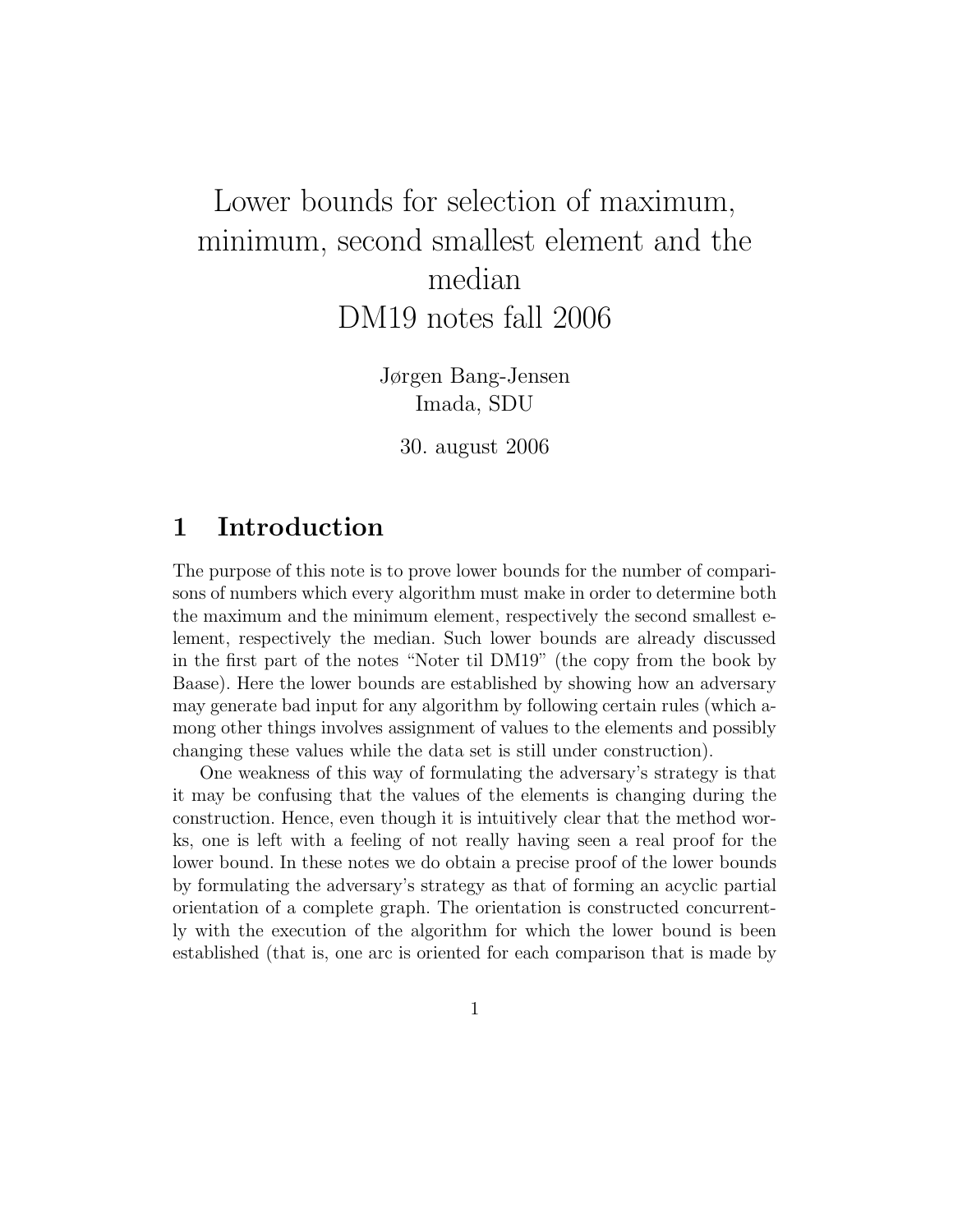the algorithm) and no orientation will ever be changed after it is assigned to an edge. Only at the very end of the process the actual values of the elements are decided, based on the final acyclic partial orientation when the algorithm terminates. As we shall show below, using the orientation at that time, the adversary can easily assign values to the elements in such a way that all comparisons made by the algorithm receive a valid answer. Thus we can obtain a lower bound for the number of comparisons which must be made by the algorithm, provided that we can argue that this many arcs must always be oriented for a unique answer to exist.

#### 2 Some terminology and notation

We often denote a digraph  $D = (V, A)$  where V is the set of vertices and A the set of arcs. We may also use the notation  $V(D)$  for the set of vertices and  $A(D)$  for the set of arcs of D. An arc from a vertex u to a vertex v is denoted  $u\rightarrow v$ . We say that the arc starts in u and ends in v. For every vertex  $x \in V(D)$  we denote by  $d^+_D(x)$   $(d^-_D(x))$  the number of arcs which start (end) in x. We also use  $d_D(x)$  for the total number of arcs in D which are incident with the vertex x. Thus  $d_D(x) = d_D^+(x) + d_D^-(x)$ . The complete graph  $K_n$  is the unique graph (up to isomorphism) on  $n$  vertices in which every par of distinct vertices is joined by an edge.

An *out-arborescence* is an orientation of a tree such that every vertex except one (called the root) has precisely one arc ending in it. No arc ends in the root and it is easy to show that if r is the root in an out-arborescence  $T$ , then r can reach every other vertex  $x \in V(T)$  by a directed path (Exercise 1).

## 3 Sorting and acyclic partial orientations of  $K_n$

In the notes on tournaments we have seen that given  $n$  distinct real numbers  $x_1, x_2, \ldots, x_n$  we can define a tournament  $TT_n = (V, A)$  where  $V =$  ${x_1, x_2, \ldots, x_n}$  and  $A = {x_i \rightarrow x_j : x_i < x_j}.$  Thus we translate the property that  $x_i < x_j$  to an arc from  $x_i$  to  $x_j$  in  $TT_n$ . The tournament  $TT_n$  is acyclic and has the property that if  $x_i \rightarrow x_j$  and  $x_j \rightarrow x_k$  then we also have that  $x_i \rightarrow x_k$ . In other words, the relation  $R = \{(x_i, x_j) : x_i \rightarrow x_j \in A\}$  is transitive.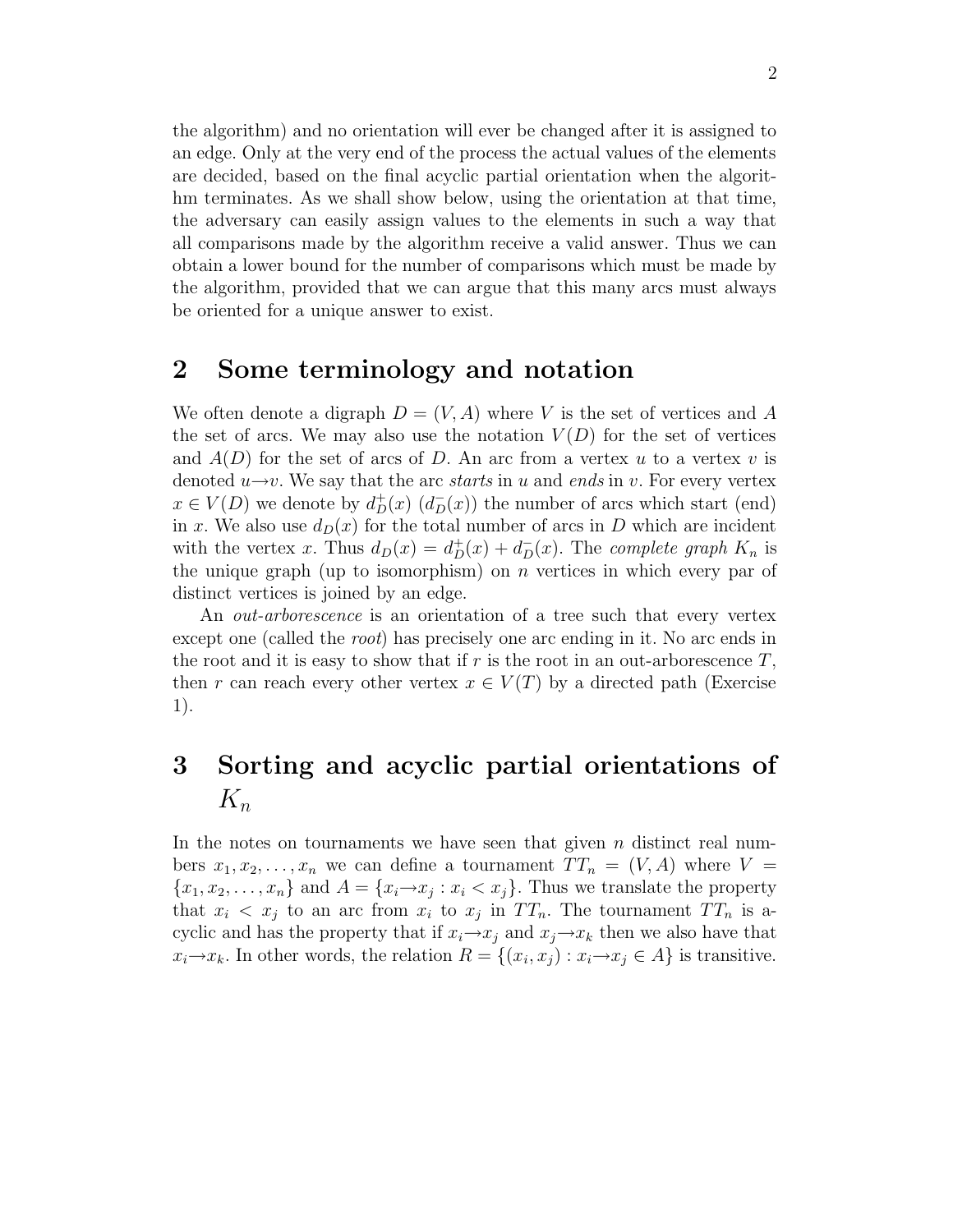It is easy to show that up to isomorphism there is precisely one transitive tournament on  $n$  vertices (Exercise 2).

We know from DM02 that every acyclic digraph D has a topological ordering (below we shall use the more appropriate name acyclic ordering) that is, an ordering  $x_{i_1}, x_{i_2}, \ldots, x_{i_n}$  such that D has no arc  $x_{i_q} \rightarrow x_{i_p}$  in D with the property that  $q > p$ . Clearly the opposite is also true: if D has an acyclic ordering, then D must be acyclic (all arcs go forward with respect to the ordering). The proof of the following small observation is left to the reader as Exercise 3.

**Lemma 3.1** Let  $M = (V, A \cup E)$  be obtained from the complete graph  $K_n$  by orienting a subset A of the edges of  $K_n$  (the set E denotes those edges which still have no orientation assigned to them). Let  $D = (V, A)$  be the digraph consisting of all the vertices of  $V$  and the arcs  $A$ . Then one can orient the edges in E such that the resulting tournament  $T = (V, A \cup A')$  is acyclic (that is, it is isomorphic to  $TT_n$ ) if and only if D is acyclic (here A' denotes the set of arcs we obtain by orienting the edges of  $E$ ).

From the discussion above it follows that given any acyclic digraph  $D =$  $(V, A)$  with n vertices  $V = \{v_1, v_2, \ldots, v_n\}$  we can assign a set S of n distinct real numbers (one for each vertex)  $x_1, x_2, \ldots, x_n$ , with the property that  $x_i > x_j$  if and only if there is no directed path from  $v_i$  to  $v_j$  in D. To accomplish this, simply start from an acyclic ordering  $\mathcal L$  of  $V(D)$  and let the numbers in S be arbitrary distinct numbers which satisfy that  $x_i > x_j$  if and only if  $v_i$  is after  $v_j$  in  $\mathcal{L}$ . In particular, we may always chose S to be the set  $\{1, 2, \ldots, n\}$  (by associating the number i with the i'th vertex in  $\mathcal{L}$ ).

Thus we have shown that a partial orientation  $M = (V, A \cup E)$  of the complete graph  $K_n$  corresponds to a permutation of the numbers  $1, 2, \ldots, n$ if and only if the oriented part  $D = (V, A)$  is acyclic. It is also clear that every permutation of  $\{1, 2, \ldots, n\}$  can be realized in this way. We will make use of these facts below by constructing partial orientations of  $K_n$  which will always be acyclic and hence will correspond to some suitably chosen permutation of  $\{1, 2, \ldots, n\}.$ 

Our arguments below concerning partial orientations  $D$  of  $K_n$  can be translated to concrete inputs which will force the actual algorithm to perform the postulated number of comparisons, simply by replacing the vertices of D by the numbers  $1, 2, \ldots, n$  in such a way that the number  $x_k$  (the k'th number of the input) is assigned the value i precisely if the vertex  $v_k \in V$  is assigned the number (place) i in the current acyclic ordering  $\mathcal L$  of  $D$ .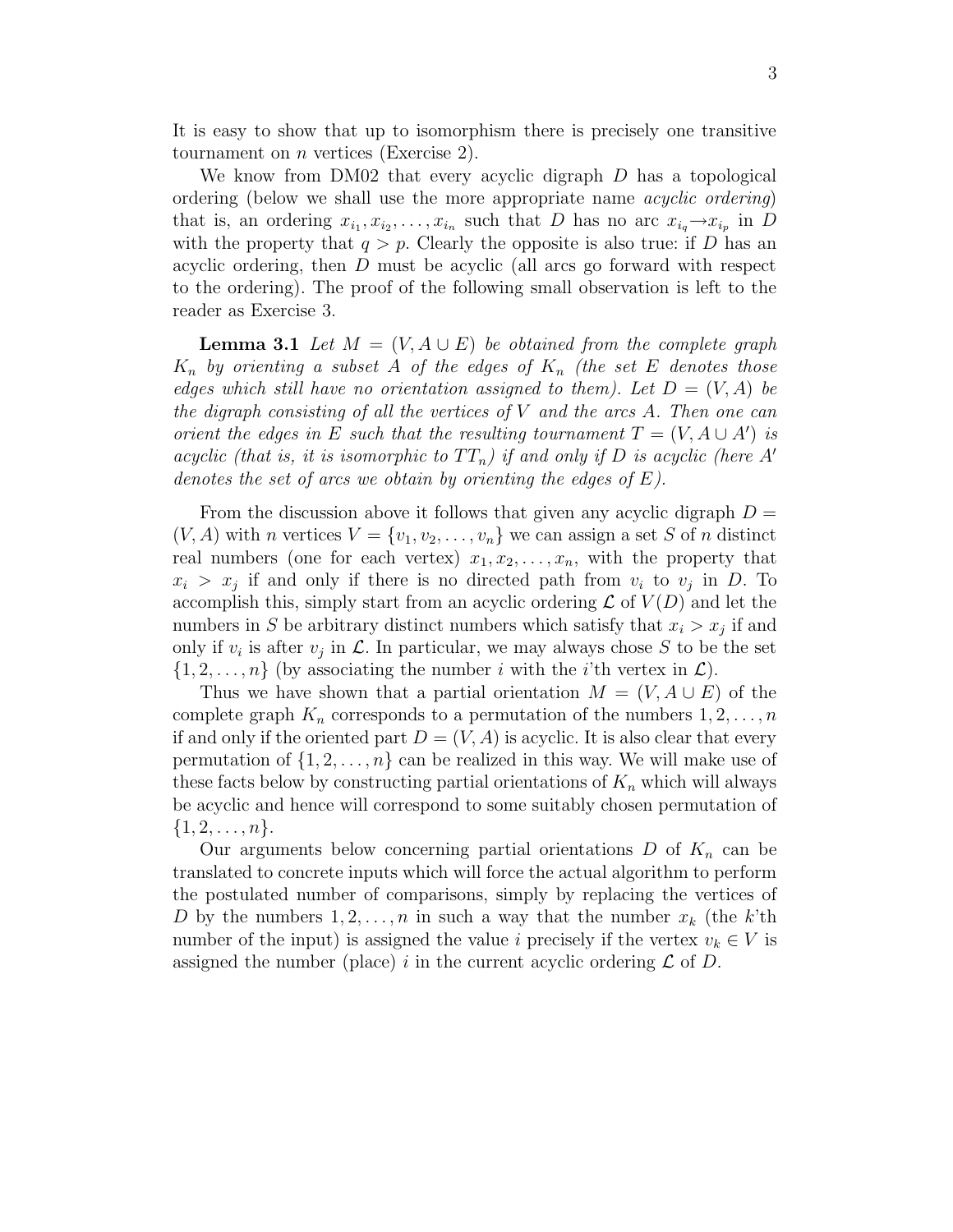We denote by  $Q(x, y)$  the query which asks for a comparison of x and y by the algorithm. We shall always "answer" such a query by assigning an orientation to the edge xy of  $K_n$ . Since no optimal algorithm would compare the same numbers twice, we may assume that  $x$  and  $y$  have not been compared earlier by the algorithm, nor will they be so at a later stage of the algorithm.

We will always use  $D$  to denote the actual oriented graph with n vertices and those edges which have so far been oriented (that is in the beginning when no edge has been oriented we have  $D = (V, \emptyset)$  and we will let  $\mathcal{L}(D)$ denote the current acyclic ordering of D. Furthermore, we denote by  $\mathcal{L}_D(x)$ the position of the vertex x in  $\mathcal{L}(D)$  (that is,  $\mathcal{L}_D(x) = i$  if and only if x is the *i*'th vertex in  $\mathcal{L}(D)$ . The adversary will update  $\mathcal{L}(D)$  as new arcs are oriented so that at any time  $\mathcal{L}(D)$  is an acyclic ordering of the current digraph D.

## 4 Lower bound for finding both the maximum and the minimum element among  $n$ numbers

The adversary will build a partial orientation of  $K_n$  which is always acyclic by always answering the query  $Q(x, y)$  according to the following strategy.

- 1. If  $d_D^+(x) = 0 = d_D^+(y)$ , then add the arc  $x \rightarrow y$  to D if  $d_D^-(y) > 0$  and add the arc  $y \rightarrow x$  to D if  $d_D^-(y) = 0$ .
- 2. If  $d_D^+(x) = 0 < d_D^+(y)$ , then add the arc  $y \rightarrow x$  to D.
- 3. If  $d_D^+(x) > 0$  and either  $d_D^+(y) = 0$ , or  $d_D^-(x) = 0$ , then add the arc  $x \rightarrow y$ to D.
- 4. If  $d_D^+(x)d_D^-(x) > 0$  and  $d_D^+(y) > 0$ , but  $d_D^-(y) = 0$ , then add the arc  $y \rightarrow x$  to D.
- 5. If  $d_D^+(x)d_D^-(x)$ ,  $d_D^+(y)d_D^-(y) > 0$ , the add the arc  $x \rightarrow y$  to D if  $\mathcal{L}_D(x)$  <  $\mathcal{L}_D(y)$  and otherwise add the arc  $y\rightarrow x$  to D.

**Lemma 4.1** If  $D$  is acyclic and the edge  $xy$  is oriented as above then the resulting digraph is also acyclic.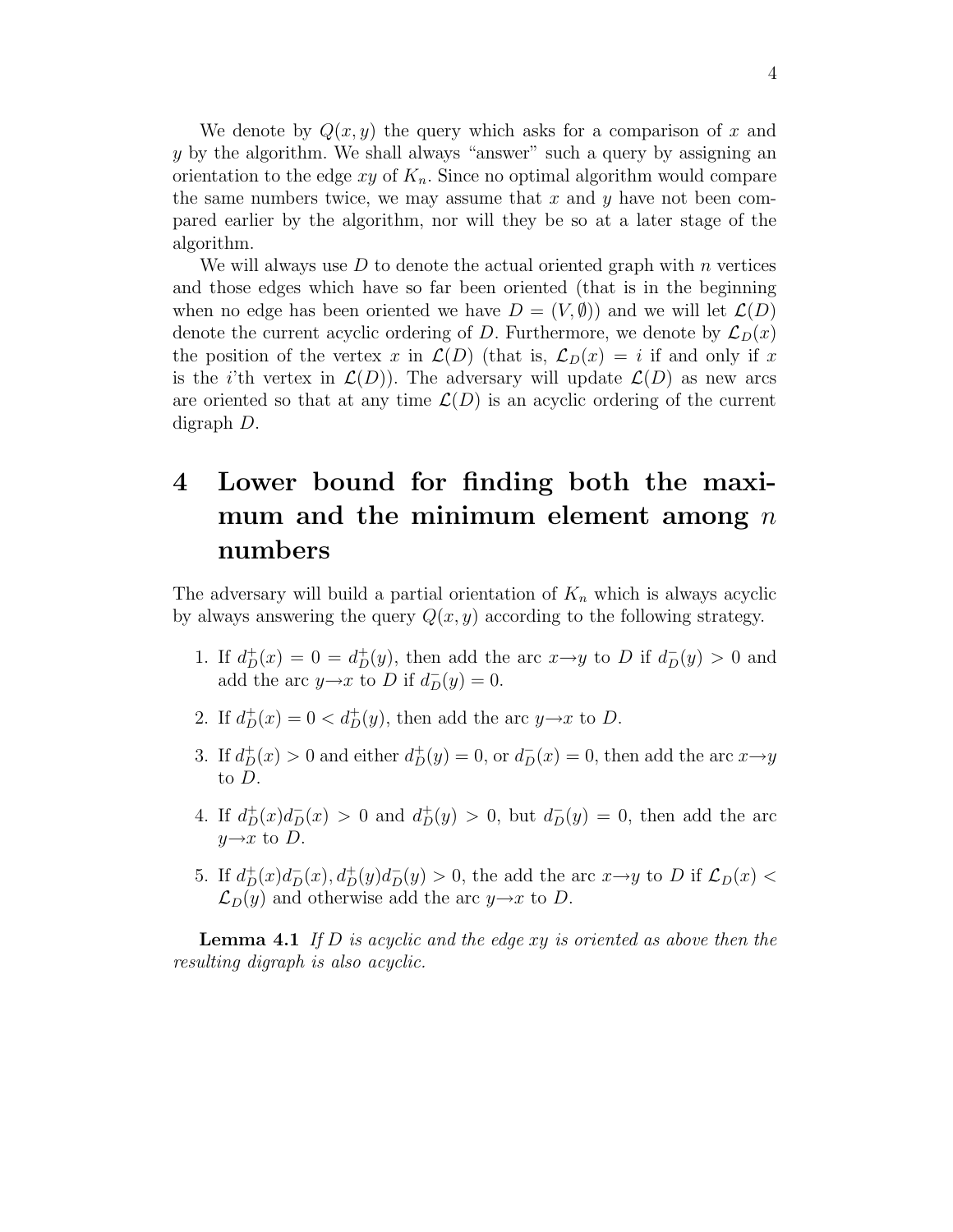**Proof:** Clearly it is enough to show the the new arc that is added cannot be part of a cycle. In 1. the arc  $x \rightarrow y$  cannot be part of a cycle as  $d_D^+(y) = 0$ . The same argument shows that  $y \rightarrow x$  cannot be part of a cycle in 2. In 3. we either have  $d^{\dagger}_D(y) = 0$ , or  $d^-_D(x) = 0$ , implying that the arc  $x \rightarrow y$  cannot be part of a cycle. In 4. the arc  $y \rightarrow x$  cannot be part of a cycle as  $d_D^-(y) = 0$ . Finally, in 5. we add the arc such that is goes forward with respect to the acyclic ordering of D and hence the new arc cannot be part of a cycle.  $\diamond$ 

Every algorithm for finding both the maximum and the minimum number among *n* distinct numbers must obtain at least  $2n - 2$  units of information. Namely, it has to exclude  $n-1$  numbers from being the maximum and  $n-1$ numbers from being the minimum among the  $n$  numbers. The only step in which the adversary is forced to deliver 2 units of new information is when rule 1. is applied and we have  $d_D^-(x) = d_D^-(y) = 0$ . When rules 2.-4. are applied at most one unit of new information is given and when rule 5. is applied no new information is given.

**Theorem 4.2** Every algorithm which finds both the maximum and the minimum element among n distinct numbers must perform at least  $\lceil 3n/2 \rceil - 2$ comparisons.

**Proof:** Let A be an arbitrary algorithm for the problem. By orienting  $K_n$ concurrently with the execution of  $A$  according to the rules above (which tell the adversary which orientation to choose when A asks the query  $Q(x, y)$ the adversary will deliver 2 pieces of new information (that is one of  $x$  and  $y$ is excluded from being the maximum and the other from being the minimum) at most  $n/2$  times. Thus in order for A to collect the required information A must make at least  $2n - 2 - |n/2| = \lfloor 3n/2 \rfloor - 2$  comparisons.

#### 5 Lower bounds for finding the second smallest element among n distinct numbers

Obviously the problem is precisely as difficult as that of finding the second largest element among  $n$  distinct numbers. In the first part of these notes (Baase) it is shown that one can solve that problem using  $n + \lceil \log n \rceil - 2$ comparisons by using the so-called tournament method (not to be confused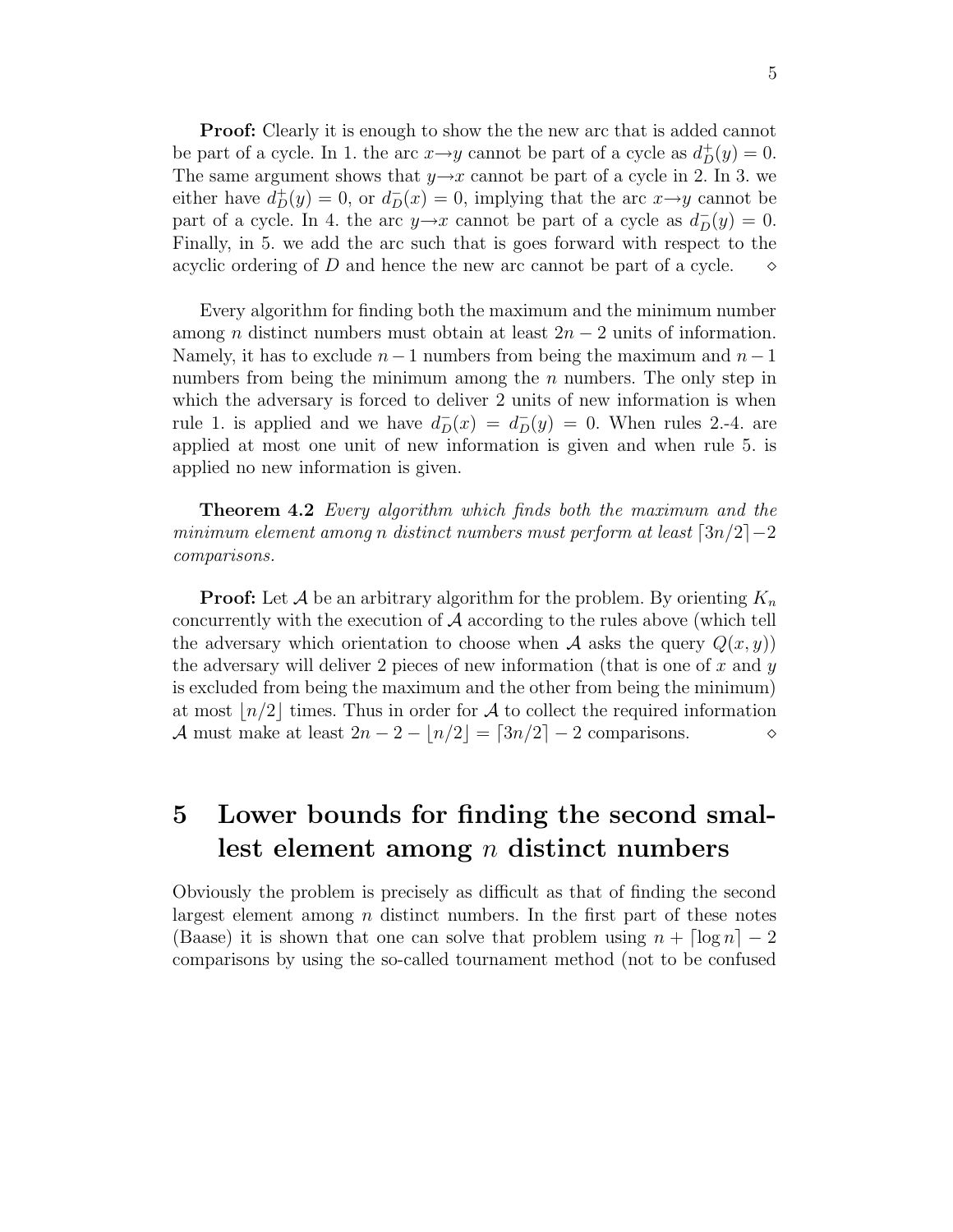with the mathematical concept of a tournament). It can easily be seen that when we use this method for finding the second smallest element, every element which has only been compared with the final minimum element could potentially still be the second smallest. Thus the adversary's strategy will be to ensure that the minimum element is compared with  $\lceil \log n \rceil$  different numbers.

The adversary constructs an acyclic partial orientation of  $K_n$ , starting from  $D = (V, \emptyset)$  by answering the queries of the form  $Q(x, y)$  as follows. The adversary maintains a collection of disjoint out-arborescenses  $T_1, T_2, \ldots, T_k$ . Every vertex x for which we currently have  $d_D^-(x) = 0$  is the root of one of these arborescenses (we also denote this arborescence by  $T(x)$ ). At the beginning (when no edges have been oriented) every vertex is the root of its own private out-arborescence which consists only of the vertex itself and has no arcs. In order to distinguish between arcs which are part of an out-arborescence and arcs which are not we partition the arc set of  $D$  into two sets: black arcs corresponding to arcs in the arborescences and red arcs corresponding to the rest of the arcs of D (see Figure 1).

- 1. If  $d_D^-(x) = d_D^-(y) = 0$  (that is x and y are both the roots of outarborescences), then add a black arc  $x \rightarrow y$  to D if  $|V(T(x))| > |V(T(y))|$ and otherwise add a black arc  $y \rightarrow x$  to D.
- 2. If  $d_D^-(x) = 0 < d_D^-(y)$ , then add a red arc  $x \rightarrow y$  to D.
- 3. If  $d_D^-(y) = 0 < d_D^-(x)$ , then add a red arc  $y \to x$  to D.
- 4. If  $d_D^-(x)$ ,  $d_D^-(y) > 0$ , then add a red arc  $x \to y$  to D if  $\mathcal{L}_D(x) < \mathcal{L}_D(y)$ and otherwise add a red arc  $y \rightarrow x$  to D.

**Lemma 5.1** If  $D$  is acyclic and the edge  $xy$  is oriented according to the rules above, then the resulting digraph (obtained by adding the new arc to  $D$ ) is still acyclic and the black arcs form a forest of out-arborescences.

**Proof:** The last claim follows from the fact that a new black arc will always start in the root of a black out-arborescence to the root of another one (implying that the later ceases being the root of an out-arborescence and that the resulting out-arborescence contains all the vertices of the two original out-arborescences). None of the rules 1.-3. can result in a cycle after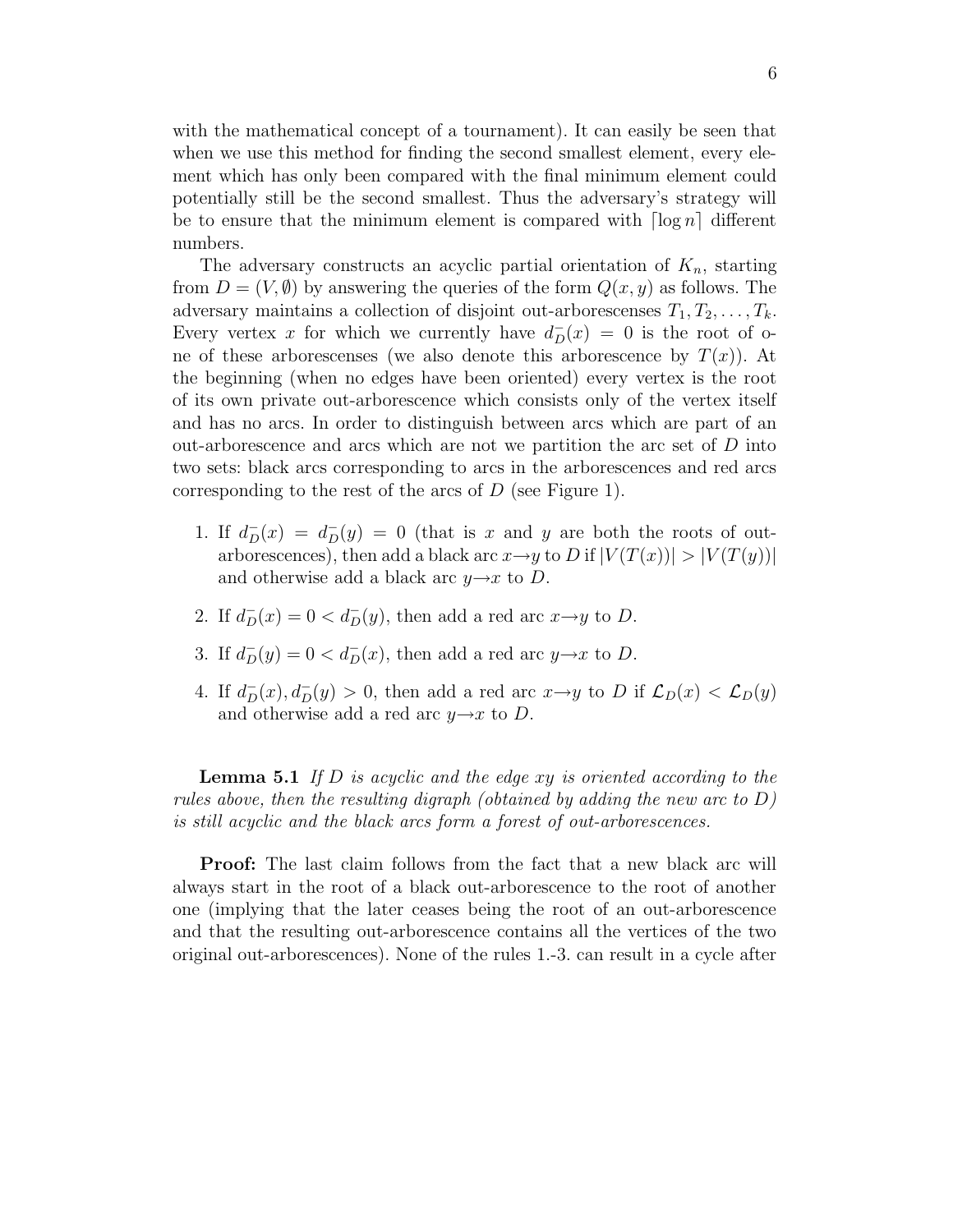

Figur 1: A time picture of the oriented graph D which is constructed by the adversary. Dotted arcs correspond to red arcs and full arcs to black arcs. There are currently 5 disjoint out-arborescenses with respectively 8,4,2,1 and 1 vertices.

adding the new arc as the arcs will always start in a vertex z with  $d_D^-(z) = 0$ . In rule 4. we orient in such a way that  $\mathcal{L}(D)$  is still an acyclic ordering of the resulting digraph after adding the new arc. Hence no cycle can be created by rule 4.  $\Diamond$ 

**Theorem 5.2** By applying the above strategy the adversary will force any comparison based algorithm B to use at least  $n + \lceil \log n \rceil - 2$  comparisons in order to determine the second smallest element.

**Proof:** Let  $\beta$  be an arbitrary comparison based algorithm for the problem. As long as a vertex x has  $d_D^-(x) = 0$ , x is a possible candidate for being the minimum element and as soon as x has  $d_D(x) > 0$ , then x can no longer be the minimum (according to the way we assign values to the element of D upon termination of the algorithm). Hence when  $\beta$  terminates there will be precisely one vertex x with  $d_D^-(x) = 0$ . It follows from the rules above that a vertex z can only change from having  $d_D^-(z) = 0$  to having  $d_D^-(z) > 0$  when a black arc is added into the vertex hence it follows (by induction) that the unique vertex x which has  $d_D^-(x) = 0$  when B terminates is precisely the root of the resulting spanning out-arborescence which contains all  $n$  vertices of  $D$ . All vertices in this out-arborescence which are children of  $x$  are candidates for being the second smallest element after making all the comparisons corresponding to the black arcs. The follows from the fact that the only vertex that can reach these (besides themselves) by a directed path using only black arcs is x. Hence such a vertex can only be excluded from ending up at the second place in the final acyclic ordering by having a red arc into it. Every time a black arc is added, the size of the resulting black out-arborescence is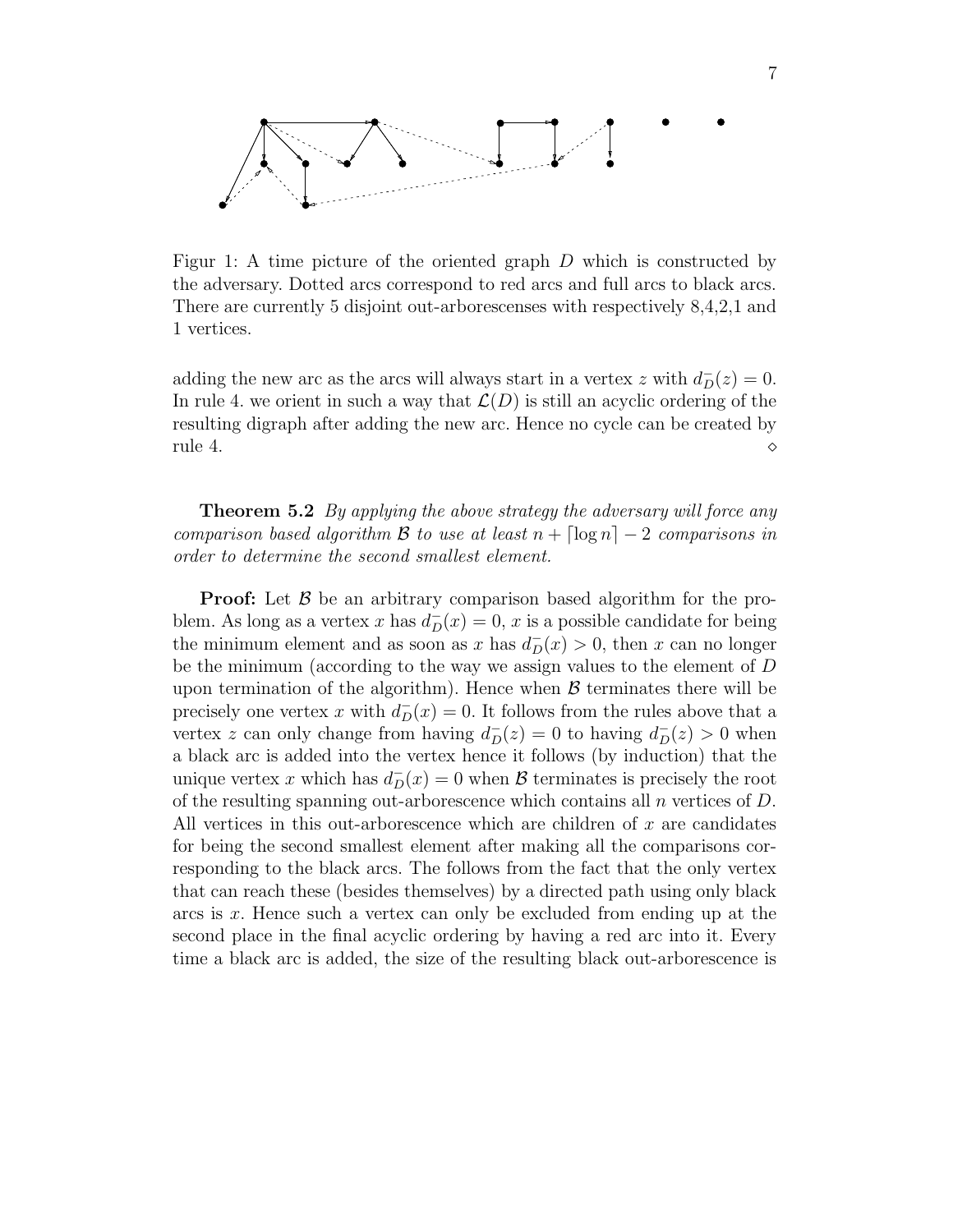increased by at most two (see rule 1.). Thus  $x$  has been the root of at least  $\lceil \log n \rceil$  different out-arborescenses during the execution of  $\beta$  and hence x has at least  $\lceil \log n \rceil$  children in the final out-arborescence.

It follows from rules 1.-4. that, at any time during the execution of  $\mathcal{B}$ , if z has a red arc into it, then z also has a black arc into it. In order to ensure that only one of the children of  $x$  can be number two in the final acyclic ordering at least  $t-1$  red arcs must be generated where t denotes the number of children of  $x$  in the final out-arboresecence (which contains precisely  $n-1$  black arcs at termination of  $\mathcal{B}$ ). Thus  $\mathcal{B}$  must make at least  $(n-1) + (\lceil \log n \rceil - 1) = n + \lceil \log n \rceil - 2$  comparisons in order to determine the second largest element.

### 6 A lower bound for the number of comparisons need to find the median of  $n$  numbers

For simplicity we assume below that the numbers are all distinct and that  $n$ is odd, implying that the median is unique.

Every algorithm for determining the median  $m$  among  $n$  distinct numbers must determine, for each of the other  $n-1$  numbers, whether they are smaller or larger than the median. This must be accomplished either by a direct comparison with the median or indirectly through a chain of comparisons.

Again the adversary will use partial orientations of  $K_n$  to force any algorithm to perform many comparisons before the median is found. Observe that if we already know that  $x < m < y$ , then the information  $x < y$  does not help us find the median. We call such a comparison (of x and y) a useless comparison. The aim of the adversary is to convey at much useless information as possible while at the same time preserving consistency. This is achieved by maintaining the acyclic orientation  $D$  such that as many queries as possible can be answered by useless information while still preserving consistency. Below we describe the adversary's strategy.

At any time we maintain three sets  $S, L, U$  which form a partitioning of V. These are defined by

 $S = \{x \in V : d_D(x) > 0 \text{ and } \mathcal{L}_D(x) < (n+1)/2\},\$  $L = \{x \in V : d_D(x) > 0 \text{ and } \mathcal{L}_D(x) > (n+1)/2\},\$  $U = V - S - L.$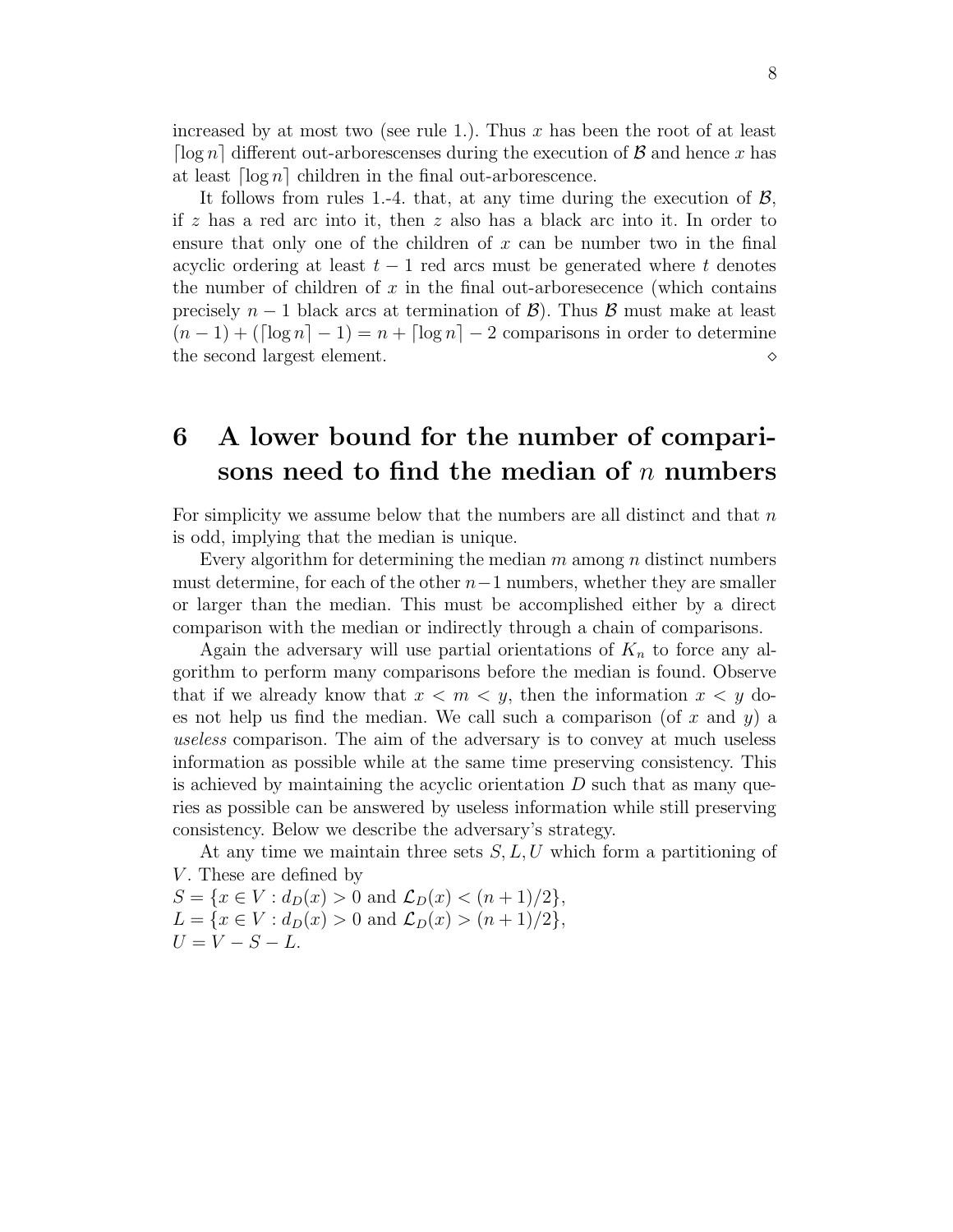Note that at the beginning we have  $U = V$  as no edges have been oriented yet.

The adversary answers the query  $Q(x, y)$  according to the rules below with the additional restriction that we must always have  $|S|, |L| \leq (n-1)/2$ . If we reach a point where  $|S| = (n-1)/2$  and  $|L| < (n-1)/2$ , then all remaining vertices  $z \in U$  except one are placed in L and are moved to the end of  $\mathcal{L}(D)$ . Similarly if we reach a point where  $|L| = (n-1)/2$  and  $|S| < (n-1)/2$ , then all remaining vertices  $z \in U$  except one are placed in S and are moved to the beginning of  $\mathcal{L}(D)$ . When only one vertex z is left in U the adversary moves this element to position  $(n+1)/2$  in the current acyclic ordering. This is the element which will finally become the median (denoted  $m$  below). As of this point m will remain on position number  $(n + 1)/2$  in the acyclic ordering until the algorithm terminates. Note also that the element  $m$  is considered undefined until  $U$  becomes empty.

In order to be able to distinguish comparisons which are known to be useless from (potentially) useful comparisons we denote the first ones by red arcs and the others by black arcs.

- 1. If  $x, y \in U$ , then  $S := S + x$ ,  $L := L + y$ , add a red arc  $x \rightarrow y$ , move x to position 1 and  $y$  to position  $n$  in the new acyclic ordering.
- 2. If  $x \in L$  and  $y \in U$ , then  $S := S + y$ , add a red arc  $y \rightarrow x$  move y to position 1 in the new acyclic ordering.
- 3. If  $x \in S$  and  $y \in U$ , then  $L := L + y$ , add a red arc  $x \rightarrow y$  move y to position n in the new acyclic ordering.
- 4. If  $y \in L$  and  $x \in U$ , then  $S := S + x$ , add a red arc  $x \rightarrow y$  move x to position 1 in the new acyclic ordering.
- 5. If  $y \in S$  and  $x \in U$ , then  $L := L + x$ , add a red arc  $y \rightarrow x$  move x to position n in the new acyclic ordering.
- 6. If  $x \in S, y \in L$ , then add a red arc  $x \rightarrow y$ .
- 7. If  $x \in L, y \in S$ , then add a red arc  $y \rightarrow x$ .
- 8. If  $\mathcal{L}_D(x) < \mathcal{L}_D(y)$  and  $x, y \in S+m$ , or  $x, y \in L+m$ , then add a black arc  $x \rightarrow y$ .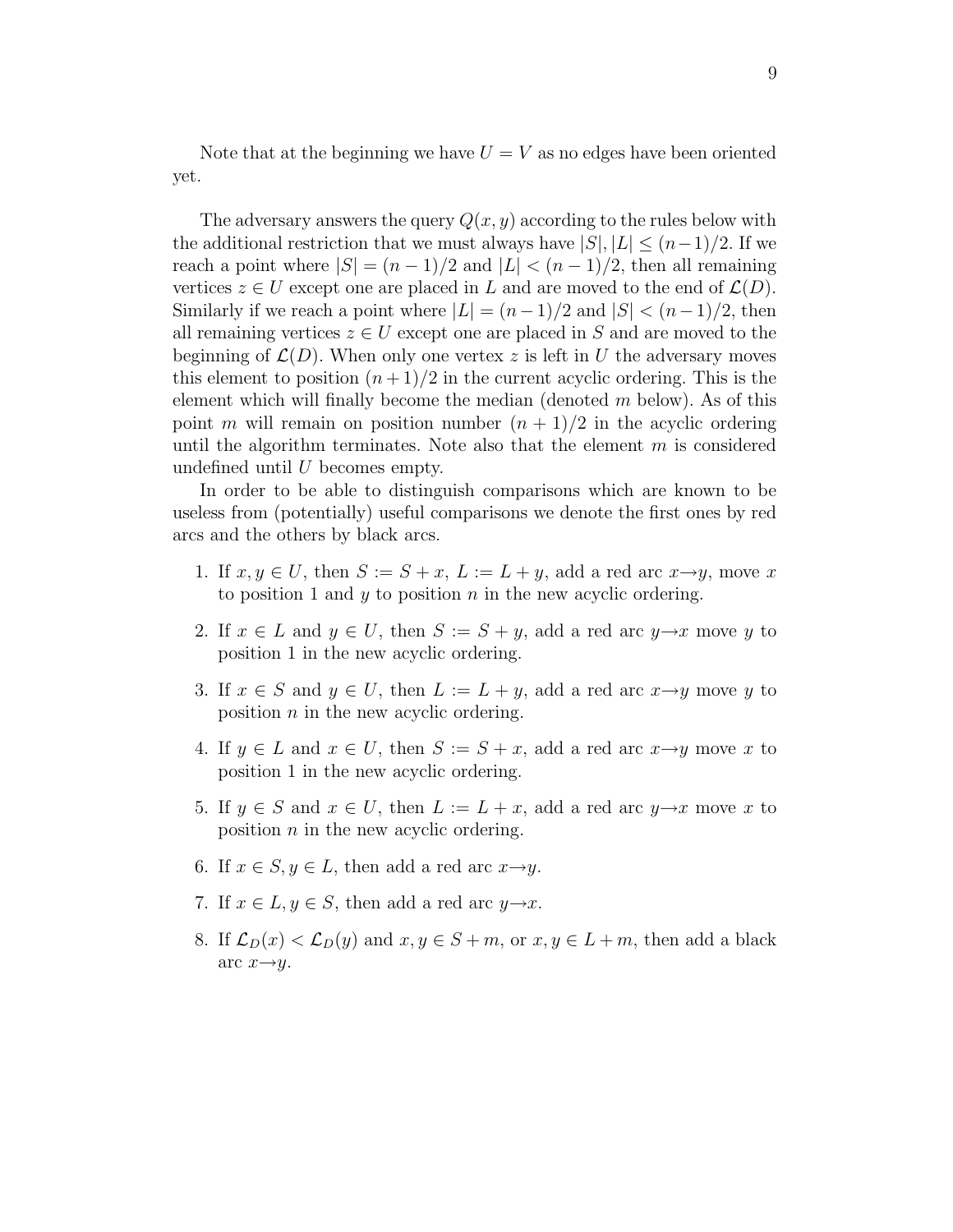

Figur 2: A possible structure of D at the time when the median  $m$  has been determined (that is it is the only possible candidate left). The dotted arcs are red arcs and the others are black arcs. To ease visibility only a minimal set of black arcs has been included

9. If  $\mathcal{L}_D(y) < \mathcal{L}_D(x)$  and  $x, y \in S+m$ , or  $x, y \in L+m$ , then add a black arc  $y \rightarrow x$ .

Note that in the last two rules we only allow x or y to equal m if we have  $U = \emptyset$  at this point.

**Lemma 6.1** If D is acyclic and a new arc between x and y is oriented according to the rules above and added to D then the resulting digraph is acyclic and every red arc u→v satisfies  $\mathcal{L}_D(u) < (n+1)/2 < \mathcal{L}_D(v)$ .

Proof: Exercise 6.

Figure 2 shows an example of the current digraph  $D$  at the time when the median  $m$  has been found.

**Theorem 6.2** By applying the above strategy the adversary will force every comparison based algorithm C to perform at least  $3n/2-3/2$  comparisons before the median is determined among n distinct numbers.

**Proof:** Note that if D is an acyclic digraph with an acyclic ordering  $\mathcal{L}(D)$ , where  $\mathcal{L}_D(x) < \mathcal{L}_D(y)$  and there is no directed path from x to y in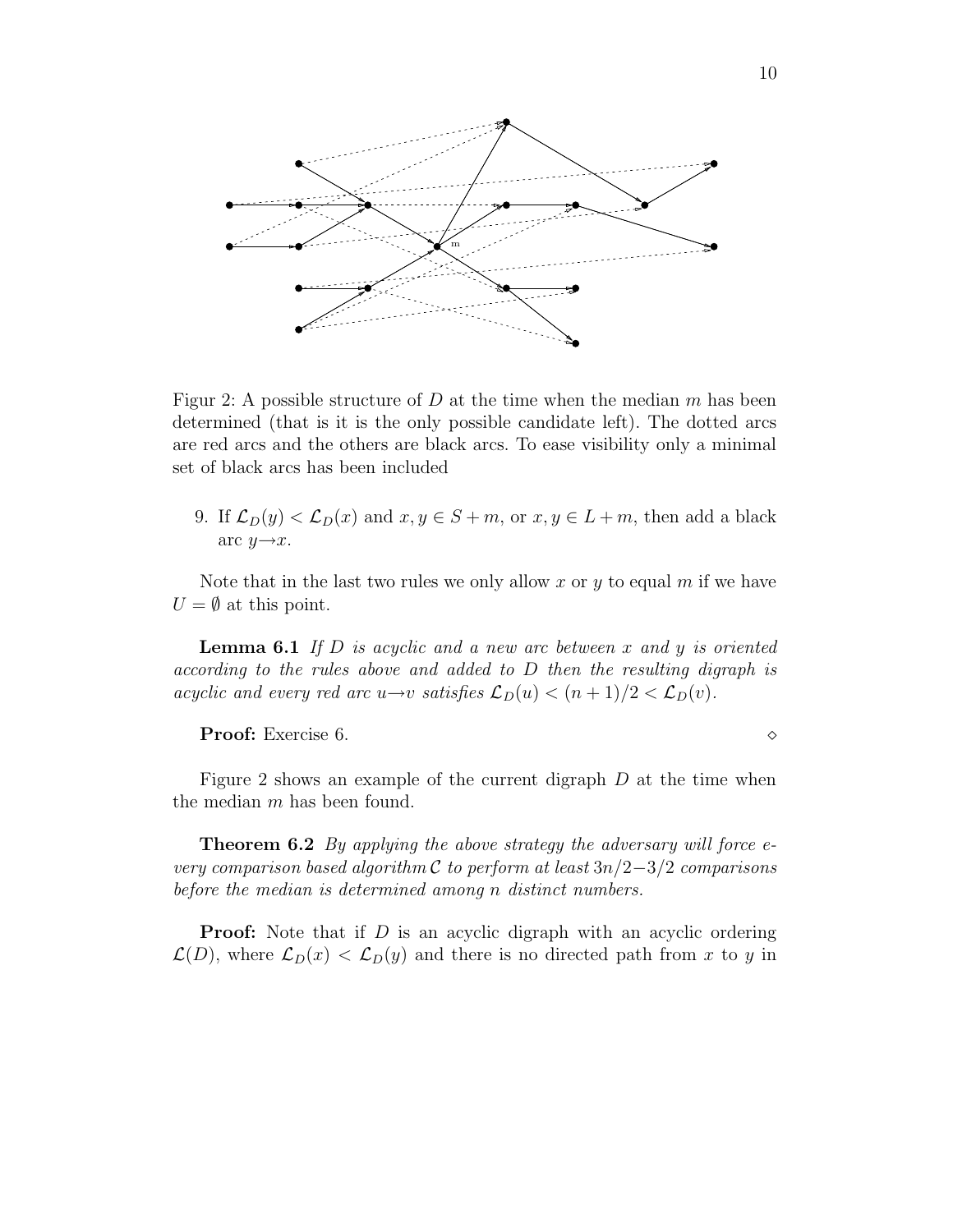D, then  $\mathcal{L}(D)$  can be changed into a new acyclic ordering in which y appears before x (Exercise 7). This implies that when  $\mathcal C$  terminates there must exist paths from x to m and from m to y in D for arbitrary  $x, y \in V(D)$ such that  $\mathcal{L}_D(x) < (n+1)/2 < \mathcal{L}_D(y)$ . No red arc can be on such a path as every red arc  $u\rightarrow v$  satisfies  $\mathcal{L}_D(u) < (n+1)/2 < \mathcal{L}_D(v)$  and all arcs of D go forward with respect to  $\mathcal{L}(D)$ . This implies that every vertex x with  $\mathcal{L}_D(x) < (n+1)/2$  must have at least one black arc out of it and every vertex y with  $\mathcal{L}_D(y) > (n+1)/2$  has at least one black arc into it. Thus there are at least  $n-1$  black arcs since all arcs  $u \to v$  with  $\mathcal{L}_D(u) < (n+1)/2 < \mathcal{L}_D(v)$ are red. At the same time at least  $(n-1)/2$  red arcs can be added by the adversary since the rules 1.-5. may be applied at least  $(n-1)/2$  times (until either  $|S| = (n-1)/2$ , or  $|L| = (n-1)/2$ ). This shows that in total C must perform at least  $n - 1 + (n - 1)/2 = 3n/2 - 3/2$  comparisons.

#### 7 Exercises

- 1. Let  $T$  be an out-arborescence with root  $r$ . Prove that  $T$  contains a directed path from  $r$  to  $x$  for every vertex  $x$  of  $T$ . Hint: apply induction.
- 2. An *isomorphism* between two digraphs  $D = (V, A)$  and  $H = (V', A')$ is a mapping  $f: V \rightarrow V'$  which is 1-1 and onto and which preserves arcs, that is, if  $u \to v \in A$  then  $f(u) \to f(v) \in A'$ . Prove that any two transitive tournaments on the same number of vertices are isomorphic. Then derive a linear algorithm for finding such an isomorphism given two transitive tournaments on n vertices.
- 3. Prove Lemma 3.1
- 4. Give an ordered set of comparisons which an algorithm  $\beta$  (for finding the second smallest element among  $n$  could perform and which would result in the adversary constructing the digraph in Figure 1.
- 5. Argue that if  $\beta$  is the tournament method, described on page 129 in the first part of these notes (Baase) then the adversary will generate precisely  $\lceil \log n \rceil - 1$  red arcs.
- 6. Prove Lemma 6.1.